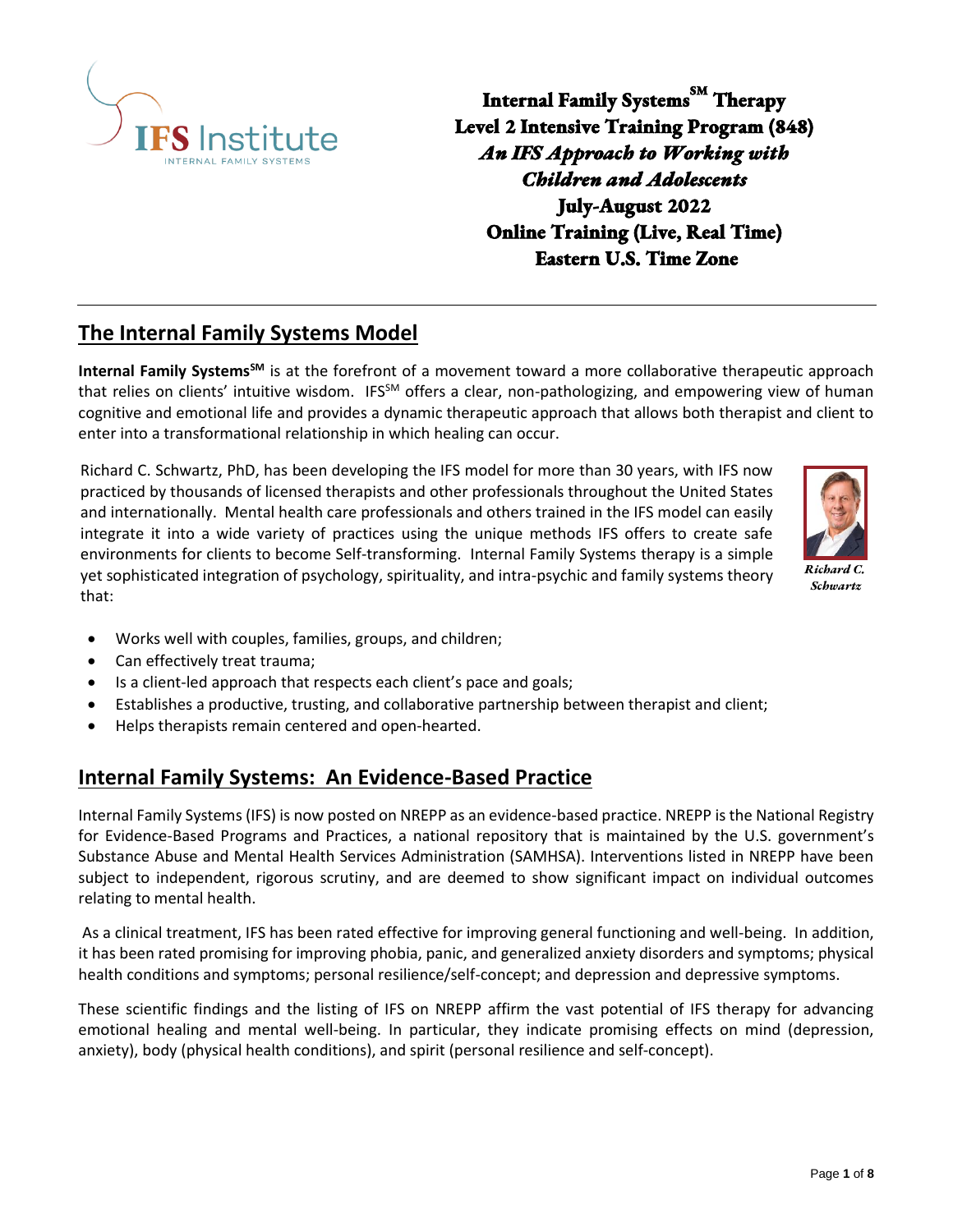# **IFS and Training Information Sources**

**This brochure** contains essential details about this program, including Continuing Education credit, Certificate of Completion requirements, finances, session and daily schedules, required readings, trainer biographies, and more. **For more about IFS, please visit other tabs of our website.** 

# **Curriculum**

**Overview:** We are excited to offer you an opportunity to build on your Level 1 experiences with this IFS Level 2 Intensive training that focuses on children and adolescents. The training features a similar format to your Level 1 that includes didactic, video review, and large/small group experiential and small group practice elements. Like the Level 1, equal weight is given to didactic and experiential learning.

Trauma occurring during childhood or adolescence can have a substantial impact on development. Current literature suggests that early exposure to adverse experiences involving child maltreatment in a family setting negatively affects the developing brain in ways that increase risk of problems.

This training:

- Concentrates on the unique challenges of treating children and adolescents who have extreme protective systems and/or have experienced trauma.
- Informs the professional on the use of IFS when applied to therapeutic work with children and adolescents.
- Specifically addresses issues of internal and external polarizations, externalizing techniques, using in-sight and direct access, play therapy and sand tray techniques, and power dynamics in the external system.
- Emphasizes the importance of participation and involvement of parents/guardians/significant others in the lives of the child/adolescent.
- Deepens the participant's awareness of and relationship to their own parts by emphasizing the importance of the therapeutic relationship.
- Emphasizes the importance of the Self in both the child/adolescent and the therapist and includes opportunities for Self-exploration.

**Format:** The training includes lecture, discussion, demonstration, experiential exercises, and small group practice.

**Program Hours:** The training runs for two, 3-day segments and has a total of 32 program hours. The daily schedule is available later in this brochure.

**Learning Objectives:** Please visit [www.IFS-Institute.com,](http://www.selfleadership.org/) FAQ page.

### **Trainers**

**Lead Trainer: Pamela Krause, LCSW**, is a senior IFS trainer with a private practice in Pennsylvania. In addition to leading Level 1, 2, and 3 IFS trainings, Pam has developed programs addressing the use of IFS with children and adolescents, and direct access in IFS. She has also written a chapter about using IFS with children and adolescents in *Internal Family Systems: New Dimensions*, and co-authored a chapter on using IFS and EMDR in *EMDR Therapy and Adjunct Approaches with Children*. Pam is also trained in Hakomi therapy and is known for her lively and compassionate approach in her work.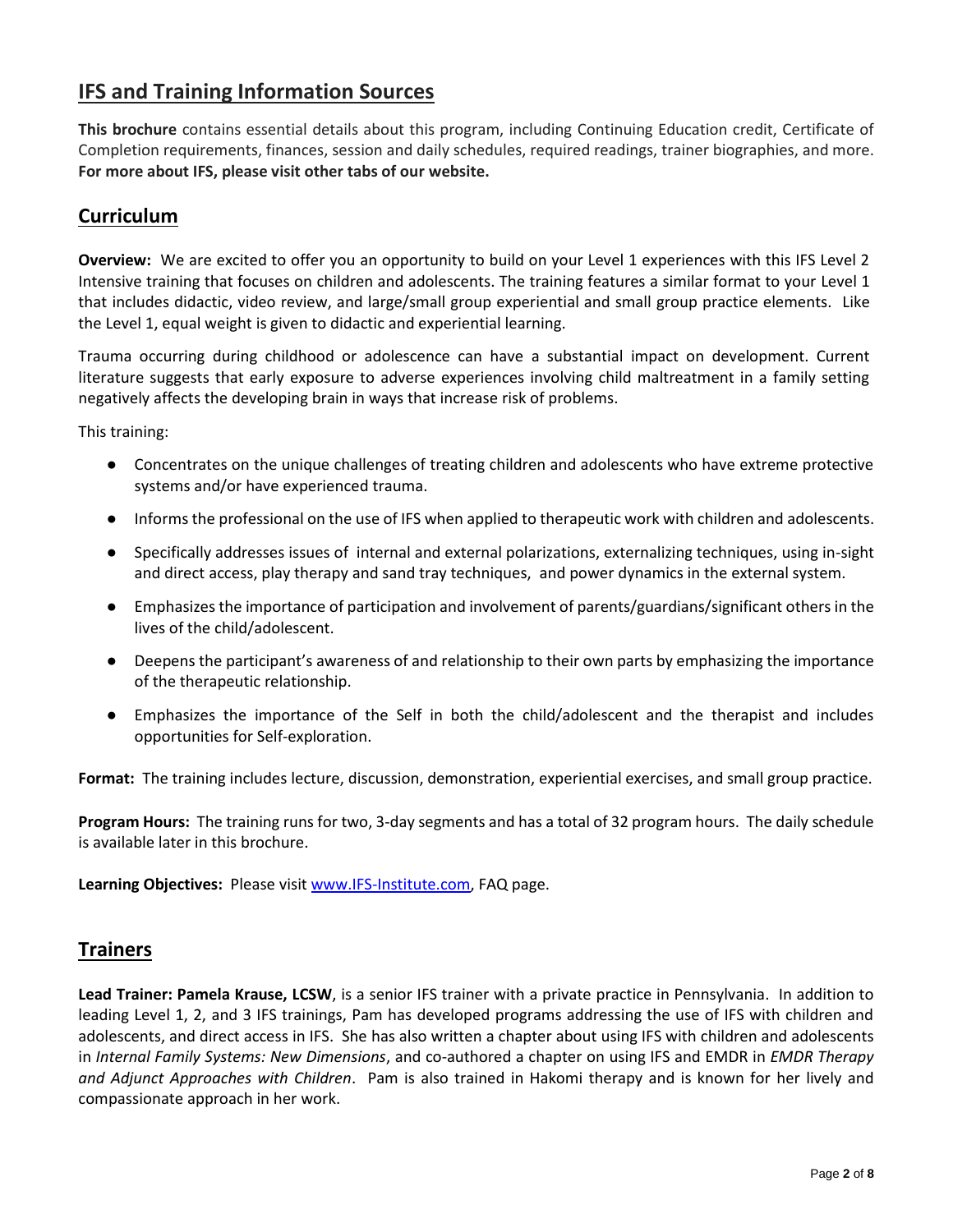**Assistant Trainer: Carmen Jimenez-Pride, LCSW, LISW-CP, ERYT, RCYT, RPTS,** is a trauma therapist experienced in the clinical treatment of children, adolescents, and adults with culturally diverse backgrounds addressing a wide range of concerns, and has a mental health career spanning more than 15 years. Together with Pamela Krause, Carmen is a developer of this current training. She is also the creative mind behind Focus on Feelings®, an emotional literacy curriculum, and is a Registered Play Therapist Supervisor, Certified AutPlay® Therapy Provider, Certified EMDR Therapist, Registered Children's Yoga Teacher, and Certified LEGO® SERIOUS PLAY® Facilitator. She is also the developer of Diversity in Play Therapy Inc. and the Diversity in Play Therapy Summit. Carmen is an international speaker, award-winning author, business consultant, and a visionary in the therapeutic community, working to create and develop a wide range of educational tools to assist both clinician and client to reach optimum goals. With a focus on cultural humility and cultural diversity, Carmen educates clinical professionals to address racial and cultural trauma within their clinical practices. She currently serves as the South Carolina Association for Play Therapy President and is the recipient of the 2021 Association for Play Therapy Emerging Leader Award. She also serves as the Diversity and Inclusion Director of the Internal Sandtray Therapy Association.

# **Certificate of Completion**

A Certificate of Completion (non-CE) is awarded by IFS Institute, and **a participant must complete 27 of the 32 program hours offered in order to be eligible to earn this certificate**. Participants are responsible for ensuring that they attend sufficient training hours to earn the Certificate of Completion. The daily schedule is listed later in this brochure.

# **IFS Certification**

Participants are not IFS Certified until they successfully complete the IFS Certification process. Information about criteria and procedures for becoming IFS Certified is available on the IFS Institute website certification page or by emailing [Certification@IFS-Institute.com.](mailto:Certification@IFS-Institute.com)

# **Eligibility for Future Trainings**

By earning IFS Institute's Certificate of Completion for this training, a participant is eligible to apply for a Level 3 IFS training program. Participants are not required to be IFS Certified to enroll in IFS trainings.

# **To Apply**

**Prerequisite:** Those who have earned the Certificate of Completion from a Level 1 training program are eligible to apply to a Level 2.

Please note: To be eligible for this Level 2, the last day of your Level 1 must be six (6) or more months before the first day of this Level 2. For example, if your Level 1 ended on October 1, 2021, you are eligible to apply for a Level 2 that begins on or after April 1, 2022.

**Application Form:** The application form for this training is on our website.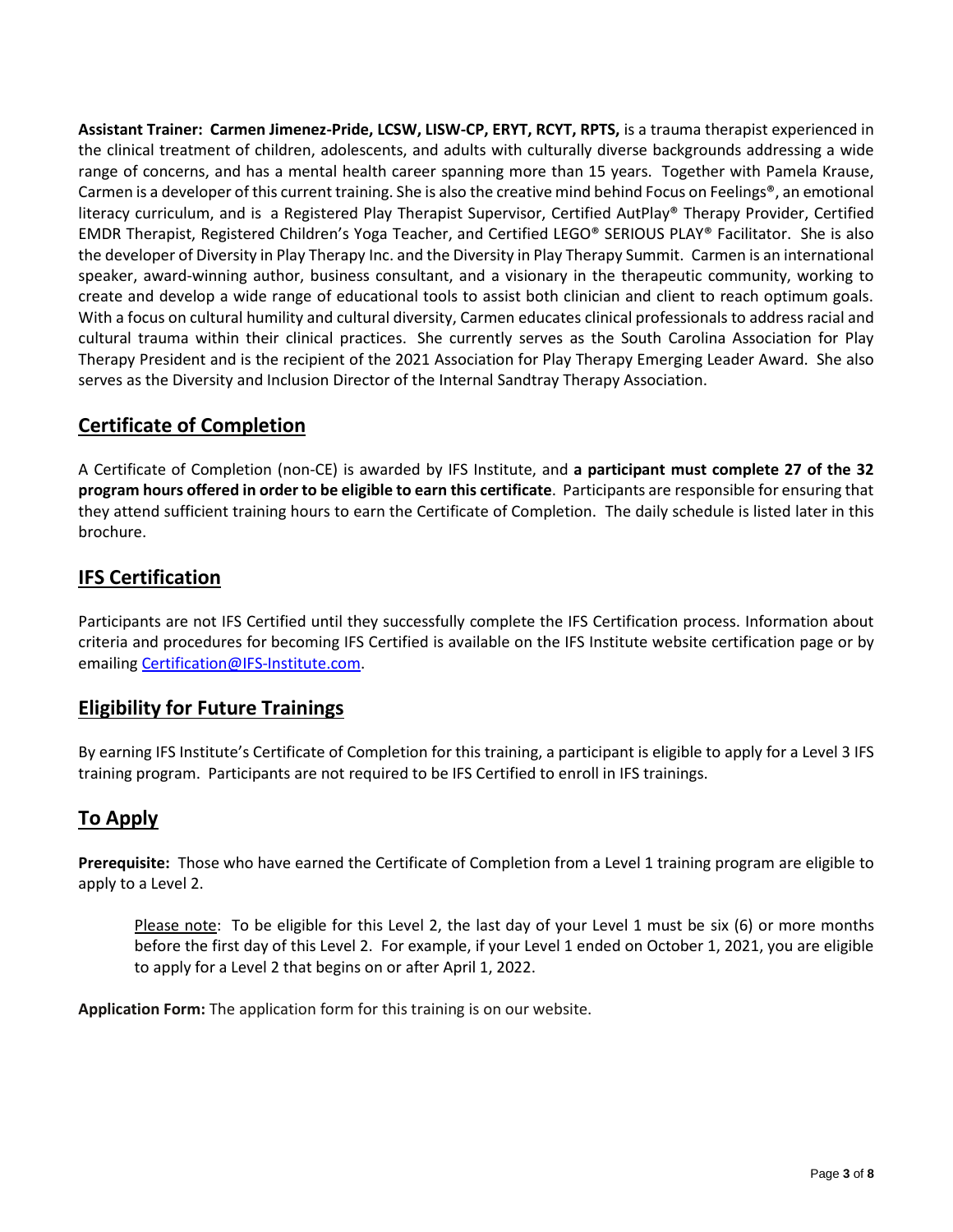|                 | Morning<br>Session    | Afternoon<br>Session | Afternoon<br><b>Break</b> | Training/<br><b>CE Hours</b> |
|-----------------|-----------------------|----------------------|---------------------------|------------------------------|
| July 31, 2022   | 10:30 am $-$ 1:00 pm  | 2:15-5:30 pm         | 15 min.                   | 5.5                          |
| August 1, 2022  | 10:30 am $-$ 1:00 pm  | 2:15-5:30 pm         | $15 \text{ min}$          | 5.5                          |
| August 2, 2022  | 10:30 am $-$ 1:00 pm  | 2:15-5:30 pm         | $15 \text{ min}$          | 5.5                          |
| August 8, 2022  | 10:30 am $-$ 1:00 pm  | 2:15-5:30 pm         | $15 \text{ min}$          | 5.5                          |
| August 9, 2022  | 10:30 am $-$ 1:00 pm  | 2:15-5:30 pm         | 15 min                    | 5.5                          |
| August 10, 2022 | 10:30 am $-$ 12:30 pm | 1:45-4:15 pm         | X                         | 4.5                          |
|                 |                       |                      |                           | Total: 32                    |

# **Daily Schedule**

This online training will meet according to the dates and daily schedule listed, using the **Eastern U.S. time zone** in effect during each day of the training. Please refer to [www.24timezones.com,](http://www.24timezones.com/) [www.timeanddate.com,](http://www.timeanddate.com/) or a similar resource to determine how this relates to your own time zone. Please be sure to account for Standard vs. Daylight Savings time.

**You can use New York, NY, in the Eastern U.S. time zone as a reference location to determine how the Eastern time zone relates to your own time zone.**

#### **About Online Sessions**

- Online sessions take place on Zoom, an online platform for video conferencing.
- Please download and take some time to understand Zoom software well before the training begins. To do this, go to **Zoom.us**, sign in (or "sign up"), and create your account.
- If you have questions about downloading or using Zoom, please contact Zoom at 888.799.9666, or click "support" at the bottom of the [Zoom.us](https://zoom.us/) home page. IFS Institute cannot provide this type of technical support.
- Please ensure that your computer, any related equipment, and your internet connection are sufficient to attend a live Zoom event. IFS Institute cannot provide technical support related to your system or services.
- Training members will receive Zoom links close to the start of the training, and these links are how you access this online training.
- Please note that the training is only for training members, so please take care to be in a private space when attending the training.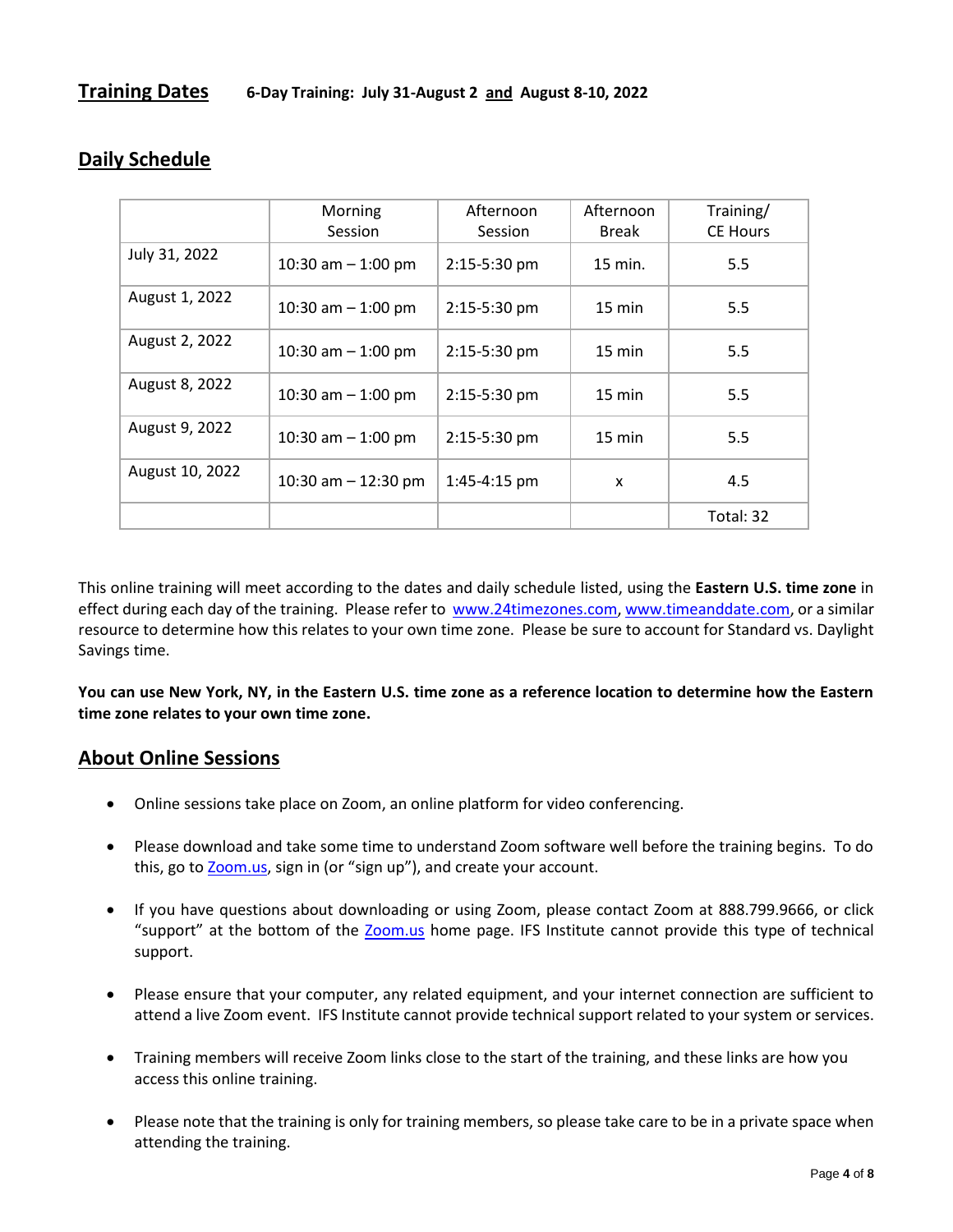# **Continuing Education Contact Hours**

- This training program is co-sponsored by IFS Institute and The Institute for Continuing Education (ICE).
- Continuing education contact hours are offered for the professional disciplines as listed.
- The training offers 32 contact hours. CE covers all scheduled course sessions. The two, 3-day segments of this training count as one, single session for the purposes of CE.
- CE hours are awarded on a session-by-session basis, with full attendance required at sessions attended. Partial session CE credit is not offered. **For the purposes of CE, the two, 3-day segments are considered as one single session.**
- Attendees must complete all CE materials, comply with attendance monitoring requirements, and complete a session evaluation.
- Applications for continuing education contact hours will be provided by IFS Institute, along with other pertinent continuing education information.
- **If you would like CE credit for this training, you must sign up for it at the training. You will need your license information (as applicable) to complete the CE forms. No late CE applications can be accepted.**
- CE verification is mailed to participants by ICE (the CE sponsor) after the training (within 30 days of receipt of completed CE materials).
- There is no additional fee to make application for CE credit.
- It is the responsibility of attendees to contact their state licensing/certification board to determine if CE credit offered by The Institute for Continuing Education meets the regulations of their state licensing/certification board.
- Non-U.S. Professionals: The Institute for Continuing Education holds no CE provider status with any Canadian or other non-U.S. licensing/certification boards. It is your responsibility to check the regulations of your licensing/certification board to determine CE requirements for training activities.
- Learning objectives are available on the FAQ page a[t www.IFS-Institute.com.](http://www.selfleadership.org/)
- If you have questions regarding continuing education credit, please contact The Institute for Continuing Education: 800-557-1950. Email[: instconted@aol.com.](mailto:instconted@aol.com)
- Instruction Methodology: May include didactic, lecture, audio-visuals, demonstrations, experiential exercises, case examples, small and large group discussions.

**Psychology:** The Institute for Continuing Education is approved by the American Psychological Association to sponsor continuing education for psychologists. The Institute for Continuing Education maintains responsibility for this program and its content. *New York:* The Institute for Continuing Education is recognized by the New York State Education Department's State Board for Psychology, as an approved provider of continuing education for licensed psychologist, #PSY-0043.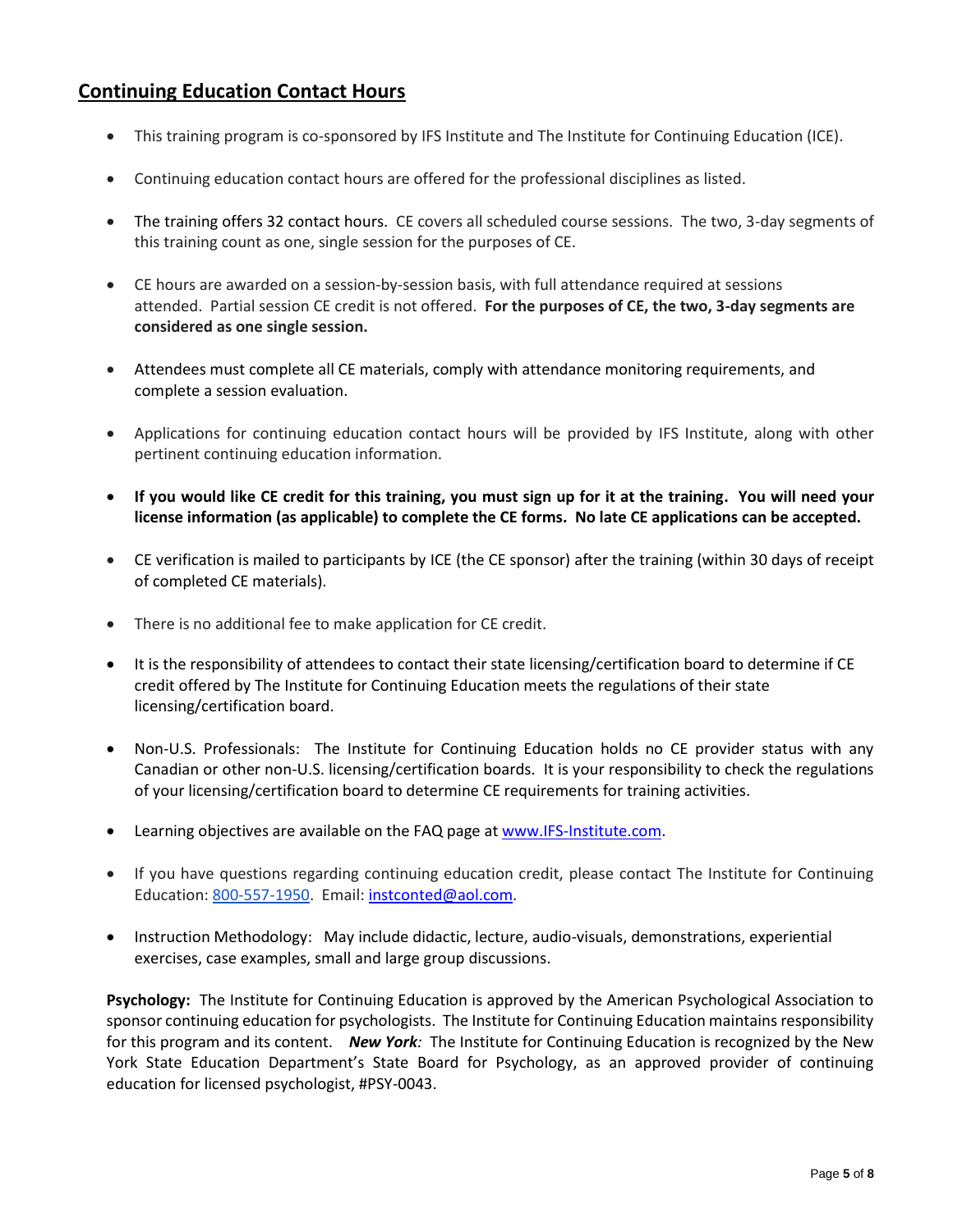**Counseling:** For counselors seeking credit, the Institute for Continuing Education will submit a co-sponsorship application to NBCC for this program. *New York***:** The Institute for Continuing Education is recognized by the New York State Education Department's State Board for Mental Health Practitioners as an approved provider of continuing education for licensed mental health counselors. Provider MHC-0016.

**Social Work:** Application for social work continuing education credits has been submitted. This website will be updated regarding accreditation. *New York*: The Institute for Continuing Education is recognized by the New York State Education Department's State Board for Mental Health Practitioners as an approved provider of continuing education for licensed mental health counselors. Provider SW-0025. *New Jersey*: This training has NOT been submitted for pre-approval for CE credit for New Jersey social workers. *Ohio:* Board Counseling and Social Work, Provider RCS 030001.

**Marriage/Family Therapy**: *New York*: The Institute for Continuing Education is recognized by the New York State Education Department's State Board for Mental Health Practitioners as an approved provider of continuing education for Licensed Marriage and Family Therapists. Provider MFT-0012. *Illinois*: The Institute for Continuing Education is recognized as a provider of continuing education by the Illinois Board of Marriage and Family Therapy, Provider 168-00108. *California*: The Institute for Continuing Education, Provider 56590, is approved by the California Association of Marriage and Family Therapists to sponsor continuing education for LMFTs, LCSWs, LPCCs. The Institute for Continuing Education maintains responsibility for this program and its content. This Course meets the qualifications for 32.00 hours per session of continuing education credit for LMFTs, LCSWs, LPCC, as required by the California Board of Behavioral Sciences. *Ohio:* The Institute for Continuing Education is recognized by the Ohio Board Marriage/ Family Therapy, Provider RTX 100501.

# **Pre-Training Suggested Reading**

Titles with an asterisk (\*) can typically be purchased from IFS Institute's online Store ([www.IFS-Institute.com\)](http://www.ifs-institute.com/). If you need assistance with the Store, please call 708.383.2659 or emai[l Sandy@IFS-Institute.com.](mailto:Sandy@selfleadership.org)

\*Biggs, A. (2013). Polly & Her Parts: Font & Center Press.

Homeyer, L. & Sweeey, D. (2017). Sandtray Therapy: A Practical Manual (3rd ed). New York, NY: Routledge.

Jimenez-Pride, C. (2021). Focus on Feelings: Learning More About My Feelings. Augusta, GA: Play Therapy with Carmen Publishing. Available at [www.Carmenpride.com](http://www.carmenpride.com/) or Amazon.

\*Kropp, J. (2012). Nathan Meets His Monsters. Lake Shore, Maryland: Day to Day Enterprises.

\*Mones, A. G. (2014). Transforming Troubled Children, Teens, and Their Families: An Internal Family Systems Model for Healing. New York, NY: Routledge.

Ray, D. C. (2016). A Therapist's Guide to Child Development: The Extraordinarily Normal Years. New York, NY: Routledge.

Schaefer, C. E., & Drewes, A.A. (Eds.). (2014). The Therapeutic Powers of Play: 20 Core Agents of Change (2nd ed). Hoboken, NJ: Wiley.

\*Schwartz, R. C. & Sweezy, M. (2020). Internal Family Systems Therapy (2nd ed.). New York, NY: Guildford Press.

\*Spiegel, L. (2017). Internal Family Systems with Children. New York, NY: Routledge.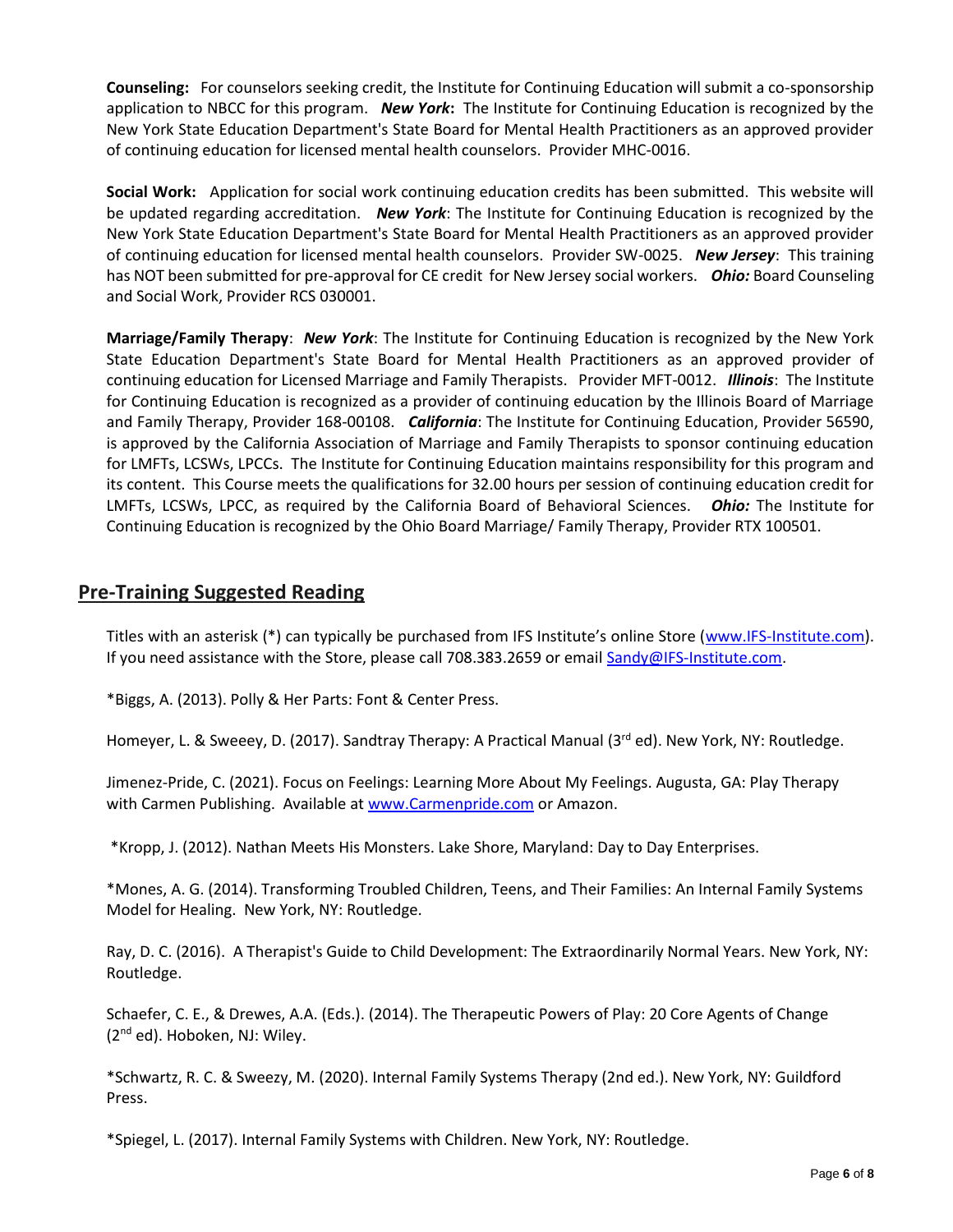BOOK CHAPTER:

\*Krause, P. IFS with Children and Adolescents (2013) in: M. Sweezy & E.L. Ziskind (Eds.), Internal family systems therapy: new dimensions (pp. 35-54). London, U.K.: Routledge.

### **Financial Assistance**

**Costs for this training may be tax-deductible:** Please consult with your tax advisor.

**Employers can also be a good source of funding for continuing education.** Please check with your supervisor and/or human resources department.

**Tuition scholarships from IFS Institute:** Scholarship information, including deadlines and the application form, are available a[t www.IFS-Institute.com](http://www.ifs-institute.com/) – Training tab.

**Repeater tuition:** Information regarding tuition if you are repeating a training is on IFS Institute's website FAQ page.

### **Tuition and Fees**

**All amounts are in U.S. Dollars (USD).**

**Application Fee**: A non-refundable, non-transferrable \$15 application fee is charged when you apply for the training.

**Program Deposit:** The \$500 deposit is charged when you are accepted into the training, and this is required to hold your place in the training.

**Program Tuition:** \$2250 (\$500 of which is the program deposit)

**Payment Plan:** If you have questions about the payment plan below, or about billing, receipts, or credit card matters, please contact IFS Institute Controller, Mary Mitrovich[, Mary@ifs-institute.com.](mailto:Mary@ifs-institute.com)

The \$1750 balance will be charged on July 1, 2022 (\$2250 Tuition - \$500 Deposit = \$1750). There is a \$20 fee for each late payment.

**Withdrawal: Participants who wish to withdraw from the training program** must do so in writing (please email [Training@IFS-Institute.com\)](mailto:Training@IFS-Institute.com). Deposit: The \$500 deposit is refundable if written notice of withdrawal is received by the IFS Institute office 45 or more days before the 1<sup>st</sup> day of the program. One-half  $(1/2)$  of the deposit is refundable if written notice of withdrawal is received by the IFS Institute office 44-21 days before the  $1<sup>st</sup>$  day of the program. The full deposit is forfeited if written notice of withdrawal is received by the IFS Institute office 20 or fewer days before the  $1<sup>st</sup>$  day of the program, or if withdrawal occurs after the program begins. Tuition Balance: The tuition balance (total tuition less deposit) is refundable if written notice of withdrawal is received by the IFS Institute office 21 or more days before the  $1<sup>st</sup>$  day of the program. The tuition balance is forfeited if written notice of withdrawal is received by the IFS Institute office 20 or fewer days before the  $1<sup>st</sup>$  day of the program, or if withdrawal occurs after the program begins. The application fee is nonrefundable. IFS Institute reserves the right to postpone, cancel or otherwise change any training program schedule prior to its beginning. At no time is IFS Institute responsible for training students' travel, lodging, or incidental expenses.